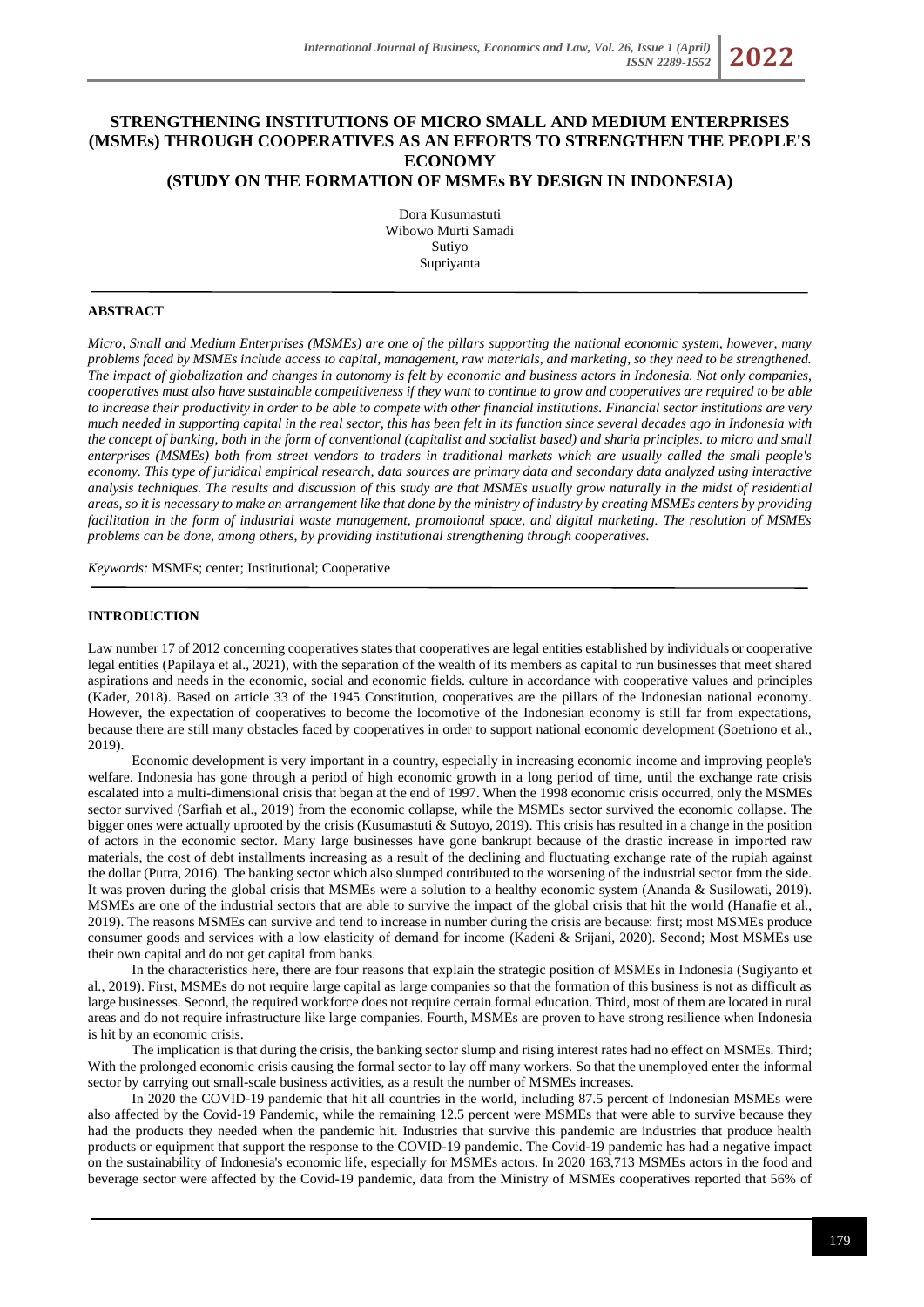MSMEs actors experienced a decline in sales, 22% in the financing aspect, 15% in the goods distribution aspect, and 4% experienced difficulties. obtain raw materials (Amri, 2020).

The development of MSMEs in Indonesia cannot be separated from various kinds of problems (Ukkas, 2017). Some of the problems commonly faced by MSMEs actors such as limited working capital and/or investment capital, difficulty getting raw materials of good quality and affordable prices, limited technology, good quality human resources (management and production techniques), market information, and difficulties in marketing. The level of intensity and nature of these problems may differ not only according to the type of product or market served, but also between locations / between regions, between centers, between sectors / between sub-sectors or types of activities, and between business units in activities / sectors. the same one. In addition, the problems that arise for MSMEs in Indonesia are MSMEs growing among residential areas so that problems such as parking lots, marketing centers, waste water management. Based on these problems, a policy on the management of MSMEs is needed and also institutional strengthening so that MSMEs are able to survive and have competitiveness.

# **METHODOLOGY**

The author uses descriptive research methods because this research has the aim of obtaining answers related to one's opinions, responses or perceptions so that the discussion must be qualitative or use descriptions of words. Sources of data are obtained from secondary data whose subjects are not directly related to the object but only provide information, namely by collecting information from various sources, namely literature, journals, expert opinions, books and other sources.

#### **RESULTS AND DISCUSSION**

#### **1. The Role of Small and Medium Industries in National Economic Development**

National development is an effort to improve the quality of Indonesian people and society which is carried out in a sustainable manner and based on national capabilities by utilizing advances in technology and science. National development includes aspects of the life of the nation and state which are carried out by government and society. The main actors of development are community, while government has obligation to direct, protect and build a conducive, safe, and peaceful climate to support national development. Development is an effort to improve the community's ability to influence their future. Development leads to changes for the better than the previous standard of living. Development in the era of globalization relies heavily on the economic sector as a measure of success carried out by the government.

The role of the community in national development, especially in economic development is Micro, Small and Medium Enterprises (Adrian, 2018). The position of Micro, Small and Medium Enterprises (MSMEs) in the national economy has an important and strategic role. This condition is very possible because the existence of MSMEs is quite dominant in the Indonesian economy, by reason of the large number of industries that exist in every economic sector; great potential in employment, and the contribution of MSMEs in the formation of Gross Domestic Product (GDP) is very dominant. Another reason is that micro and small businesses have advantages in fields that utilize natural resources and are labor intensive, especially in the agricultural sector of food crops, plantations, animal husbandry, fisheries, trade, and restaurants/restaurants. Medium enterprises have advantages in creating added value in the hotel, finance, rental, corporate services and forestry sectors. Large businesses have advantages in the processing, electricity, gas, communications, and mining industries. So this proves that MSMEs and large businesses complement and need each other, even though in reality MSMEs are more dominant in absorbing labor and contributing to national income.

MSMEs are an important engine to stimulate a country's economic growth. The role of MSMEs in the economy can be seen from: (1) their position as a major player in economic activities in various sectors, (2) the largest provider of employment, (3) important players in the development of local economic activities and community empowerment, (4) market creators new and sources of innovation, and (5) its contribution in maintaining the balance of payments through export activities (Palanimally, 2016).

In economic development in Indonesia, MSMEs are always described as a sector that has an important role, because most of the population has low education and lives in small business activities, both in the traditional and modern sectors. And able to absorb a lot of labor. The role of small businesses is a priority in every stage of development planning. The role of MSMEs in economic growth in Indonesia is indicated by the GDP growth of MSMEs (Ukkas, 2017).

## **2. Structuring Small and Medium Industries through the Establishment of Centers**

Small and Medium Industry Centers (MSMEs Centers) are locations for concentrating activities of small and medium industries that produce similar products, use similar raw materials and or work on the same production process, equipped with supporting facilities and infrastructure designed based on the development of regional resource potential and managed by a professional board.

The development of Small and Medium Industry Centers is a mandate in Law Number 3 of 2014 concerning Industry, where article 14 states the role of the Central Government and/or Regional Governments in accelerating the spread and even distribution of industrial development throughout the territory of the Unitary State of the Republic of Indonesia through industrial zones. The industrial zoning is carried out through the development of the Industrial Growth Center Area, the development of the Industrial Designated Area, the development of the Industrial Estate and the development of the Small and Medium Industry Center. In addition, Article 74 mandates increasing the capacity of the center in the context of strengthening the institutional capacity of small and medium industries (Yanah et al., 2018).

Naturally, several similar industrial businesses have formed a kind of group which later became MSMEs centers, for example, centers for the furniture industry, convection, embroidery, crackers, salting fish, bricks, horticulture, and others. Each of these centers performs flexible specialization, meaning that business specializations are flexible (flexible) or easily adapted. Historically, MSMEs centers were groupings of similar small industrial businesses in one or more areas (village / sub-district).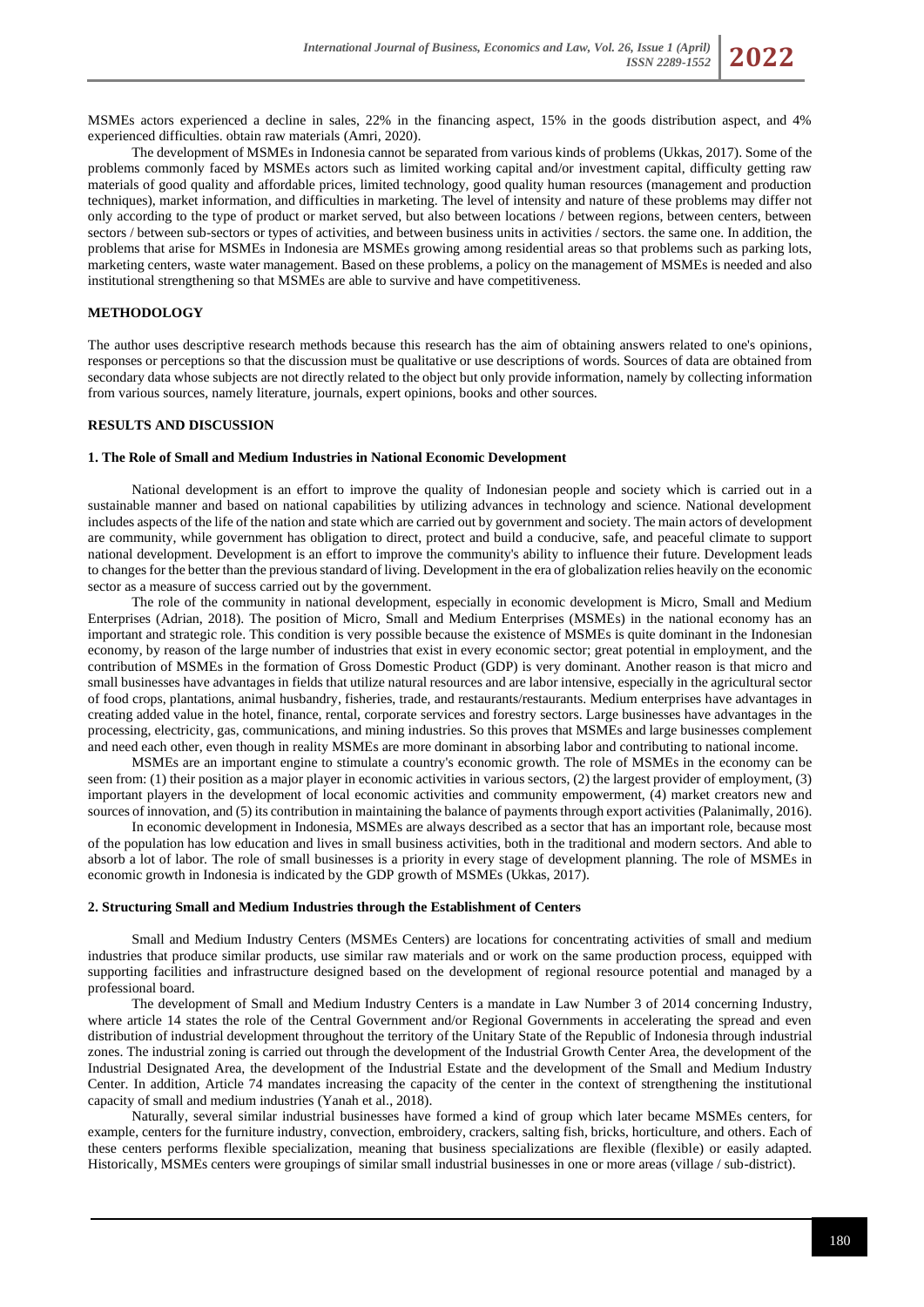At this time, MSMEs Centers generally grow informally with various limitations, without the direct touch and intervention of the government so that it is very difficult to develop. The Government and/or Regional Governments are expected to develop and empower MSMEs to create that are competitive, play a significant role in strengthening the national industrial structure, play a role in poverty alleviation and expansion of job opportunities, and produce industrial goods and/or services for export.

The objectives of developing MSMEs centers are: To accelerate the spread and even distribution of MSMEs; Encouraging the growth of modern MSMEs; Improving the competitiveness of MSMEs; Increase efforts to develop MSMEs that are environmentally sound; Improve business network/cooperation; and Provide integrated facilities and infrastructure for MSMEs.

Efforts that have been made by the Indonesian government through the Ministry of Industry are to establish an MSMEs center by design, taking into account all environmental impacts, including industrial waste management and efforts to overcome MSMEs problems. One of the areas formed by the center is Surakarta City, namely the Harmoni Semanggi MSMEs Center which is the center for the batik industry and its derivatives. In this center, waste water management is provided, the availability of promotional space which will become a display case for MSMEs products. Efforts to increase product competitiveness are the availability of human resources in the field of information technology who will provide product designs and provide facilitation for marketing with digital models.

#### **3. Institutional Strengthening Through Cooperatives**

Law number 17 of 2012 concerning cooperatives states that cooperatives are legal entities established by individuals or cooperative legal entities, with the separation of the wealth of its members as capital to run businesses that meet shared aspirations and needs in the economic, social and cultural fields in accordance with values and cooperative principle (Kumaratih & Tulus, 2020). Cooperatives are autonomous organizations that are in a socio-economic environment (Azhari & Kamaruddin, 2021), which allow each individual and each group of people to formulate their goals autonomously and realize those goals through economic activities that are carried out together (Puspasari, 2019). So a cooperative is a business entity consisting of people or cooperative legal entities (Siregar, 2019) by basing their activities on the cooperative principle (Suratno et al., 2021) as well as a people's economic movement based on the principle of kinship and aiming for the welfare of its members (Darmawan et al., 2021) (Arifandy et al., 2020).

- From this understanding, it can be formulated the important elements of cooperatives, namely (Ahsan & Nurmaya, 2016):
- 1) a cooperative is a business entity.
- 2) a cooperative can be established by an individual and or a cooperative legal entity who is also a member of the cooperative concerned.
- 3) cooperatives are managed based on cooperative principles.
- 4) cooperatives are managed based on the principle of kinship.

The impact of globalization and changes in autonomy is felt by economic and business actors in Indonesia. Not only companies, cooperatives must also have sustainable competitiveness if they want to continue to grow and cooperatives are required to be able to increase their productivity in order to be able to compete with other financial institutions (Fatimah & Darna, 2011). Financial sector institutions are very much needed in supporting capital in the real sector, this has been felt for decades in Indonesia with the concept of banking, both conventional (based on capitalist and socialist) and sharia principles. However, banking itself has not touched towards micro and small enterprises (MSMEs) both from street vendors to traders in traditional markets which are usually called the small people's economy (Kader, 2018). This is due to the limited types of businesses and assets owned by the group's businesses.

In Economic Democracy, it is the prosperity of the community that is prioritized, not prosperity of individuals (Kusmiati et al., 2018). Therefore, one of the big challenges faced by the national economy in welcoming the New Indonesia is how to control and direct the economic concentration and control of national assets by adhering to the principles of democracy, justice, togetherness, openness and sustainability. All of this can and can only be realized if we consistently return to the mandate of the 1945 Constitution which basically builds Economic Democracy guided by the People's Economic System which in its operational form is People's Economic Empowerment.

The economic system is the entire economic institution (institution) that lives in a society that is used as a reference by the community in achieving predetermined economic goals. Meanwhile, what is meant by an institution is an organization or economic rule, both formal and informal, that regulates the behavior and actions of certain community members both in carrying out daily routine activities and in achieving certain economic goals.

A populist economic system which implies a participatory economic system that provides as much access as possible in a fair and equitable manner for all levels of society, both in the production, distribution and national consumption processes as well as increasing community capacity and empowerment, as well as in an implementation mechanism that always pays attention to the function of natural resources and the environment as life support in order to realize equitable prosperity for all Indonesian people in a sustainable manner. Such an intention is also contained in the basic thinking of a people's economic system as it is inherently contained in the basic philosophy of our country. The people's economy itself should be interpreted as all economic activities carried out by and for the benefit of the people, both in their positions as producers, traders, and consumers.

The People's Economic System is an economic system that refers to the mandate of the national constitution, so that its constitutional basis is a legal product that regulates (related to) national economic life, namely:

- 1) Pancasila (The Precepts of Divinity, Precepts of Humanity, Precepts of Unity, Precepts of Democracy, and Precepts of Social Justice)
- 2) Article 27 paragraph (2) of the 1945 Constitution: "Every citizen has the right to work and a decent living for humanity".
- 3) Article 28 of the 1945 Constitution: "The freedom of association and assembly, expressing thoughts verbally and in writing and so on is stipulated by law."
- 4) Article 31 of the 1945 Constitution: "The state guarantees the right of every citizen to obtain education"
- 5) Article 33 of the 1945 Constitution: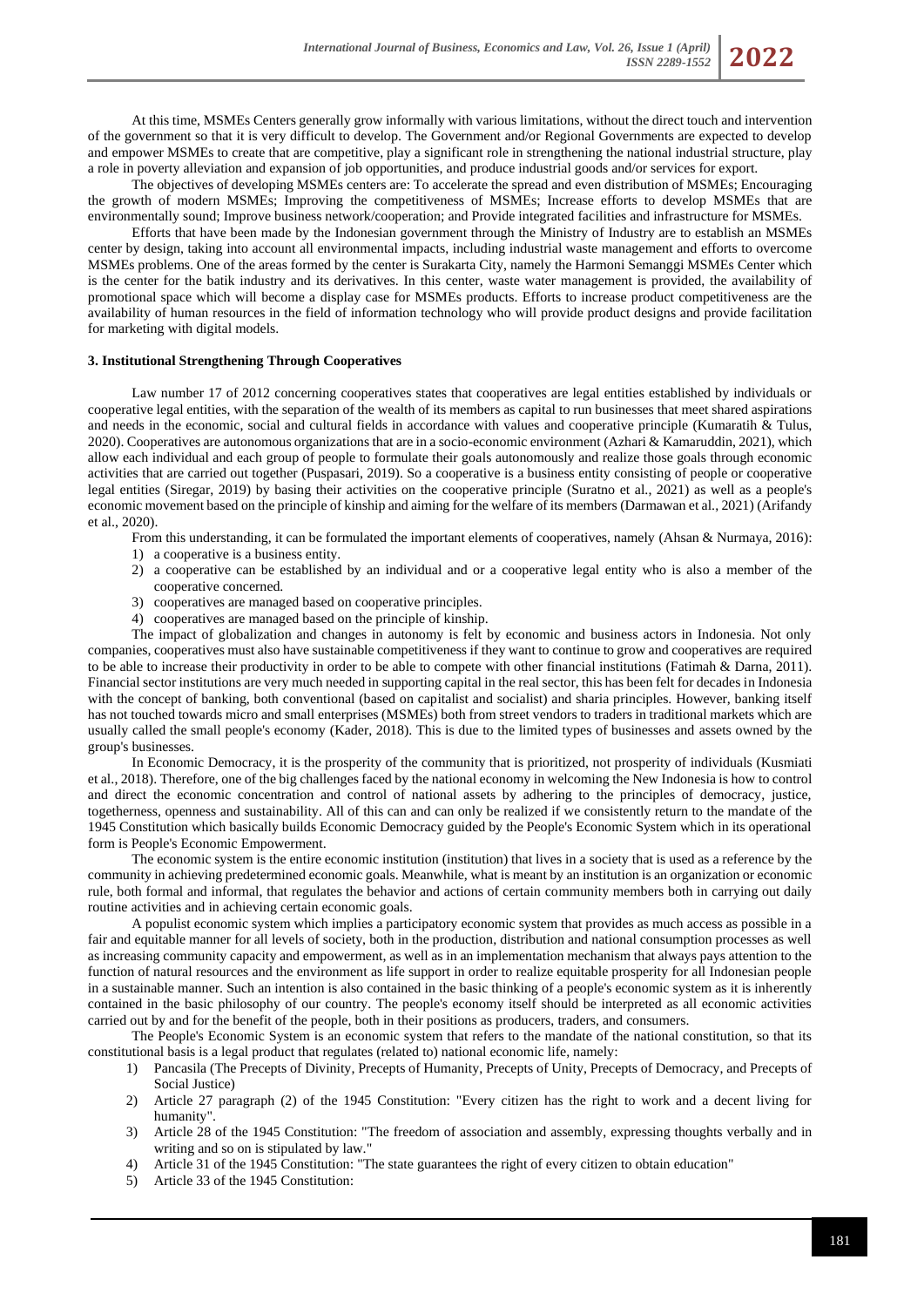- 1. The economy is structured as a joint effort based on the principle of kinship.
- 2. Production branches which are important to the state and which affect the livelihood of the people are controlled by the state.
- 3. Earth and water and the wealth contained therein shall be controlled by the state and used for the greatest prosperity of the people.
- 6) Article 34 of the 1945 Constitution: "The poor and neglected children are cared for by the state."

The People's Economic System refers to the values of Pancasila as the value system of the Indonesian nation whose goal is to realize social justice for all Indonesian people with one of its intrinsic elements being the Pancasila Economy whose basic values are as follows:

- 1) Divinity, where "the wheels of the nation's economic activity are driven by economic, social and moral stimuli"
- 2) Humanity, namely: "social equality, namely there is a strong will of citizens to realize social equality, not allowing economic inequality and social inequality to occur and develop".
- 3) National Interest (Economic Nationalism), where "economic nationalism; that in the era of globalization, it is increasingly clear that there is an urgency for the realization of a strong, resilient, and independent national economy".
- 4) Interests of the People (Economic Democracy): "Economic democracy based on people and kinship; Cooperatives and cooperative efforts animate the economic behavior of individuals and communities.
- 5) Social Justice, namely: "a harmonious, efficient, and fair balance between national planning and economic decentralization and broad, free and responsible autonomy, towards the realization of social justice for all Indonesian people".

MMSMESs as one of the pillars of the form of a populist economy that play an important role in the national economy, need to be strengthened by forming MMSMES cooperatives. The UMKM cooperative is a primary cooperative that can be used as a means of empowering UMKM members. MMSMES cooperatives established with membership fees can provide access to capital (Widiyanti et al., 2018), as a marketing tool or promotion center for MMSMES products and as a means of improving human resources (Soesilo, 2020).

MMSMESs and Cooperatives are able to become the backbone of a more reliable economy; able to develop as a business entity as well as a healthy, resilient, strong and independent people's economic movement (Fatimah & Darna, 2011); as well as being an effective forum for mobilizing people's economic strength in all economic activities/sectors. Cooperative performance will be maximized if it is supported by the digitalization of cooperatives (Nurdany & Prajasari, 2020). After gradually coming out of the economic crisis, Indonesia is expected to be able to build stronger economic resilience based on: (a) a wider base of economic activity along with the development of flagship products with high added value; (b) a more stable balance of payments; (c) economic institutions that are increasingly functioning and working more efficiently; and (d) HR productivity increases, the workforce is more educated and skilled, and the role of professionals, technicians and management increases as specialization develops. Furthermore, in the next ten or twenty years, it is hoped that independence in financing Indonesia's development will be achieved. This means that at that time the main source of economic investment had relied on fertilization, accumulation and mobilization of capital flows (funds) from within the country. This does not mean that there is no flow of capital from abroad, including in the form of loans in the business world. However, foreign loans are not a factor that will determine the health of the national economy. Thus, investment development will take place in a sustainable manner and rooted in the capability of national resources with broad participation of the community and the business world, especially MMSMESs and cooperatives, so as to form economic resilience and reliability of national competitiveness (Kader, 2018).

When viewed from the current social conditions of Indonesian society, it can be hypothesized that cooperatives can grow, develop, and at the same time also play a role and be beneficial for a society that is developing from a traditional one with strong sociological ties through primary emotional relationships towards a more heterogeneous society and increasingly involved with the community. market and capital systems in meeting their daily needs, or what is also known as the 'bazaar-economy' community.

As part of the identification of these fundamental factors, it is necessary to realize that the fulfillment of these factors can indeed be a 'trade-off' by considering the short-term performance of a conventional business organization. The process carried out in the development of cooperatives does require a longer time with various "non-business" factors that have a strong influence. Thus, the fulfillment of these various fundamental factors may cause other performance indicators, such as short-term business growth, to be sacrificed in order to gain a more basic interest in the long term.

# **CONCLUSION**

Based on the description above, it can be concluded that a cooperative is a legal entity established by an individual or a cooperative legal entity, with the separation of the wealth of its members as capital to run a business that fulfills shared aspirations and needs in the economic, social and cultural fields in accordance with the values and cooperative principle. MMSMESs are a manifestation of the people's economy, because they play an important role in advancing the national economy. MSMEs and cooperatives must synergize with each other so that they can work together in advancing the Indonesian economy.

# **ACKNOWLEDGMENT**

Our gratitude goes to the Slamet Riyadi Higher Education Foundation and Slamet Riyadi University Surakarta for providing funding for university research for the 2020/2021 fiscal year.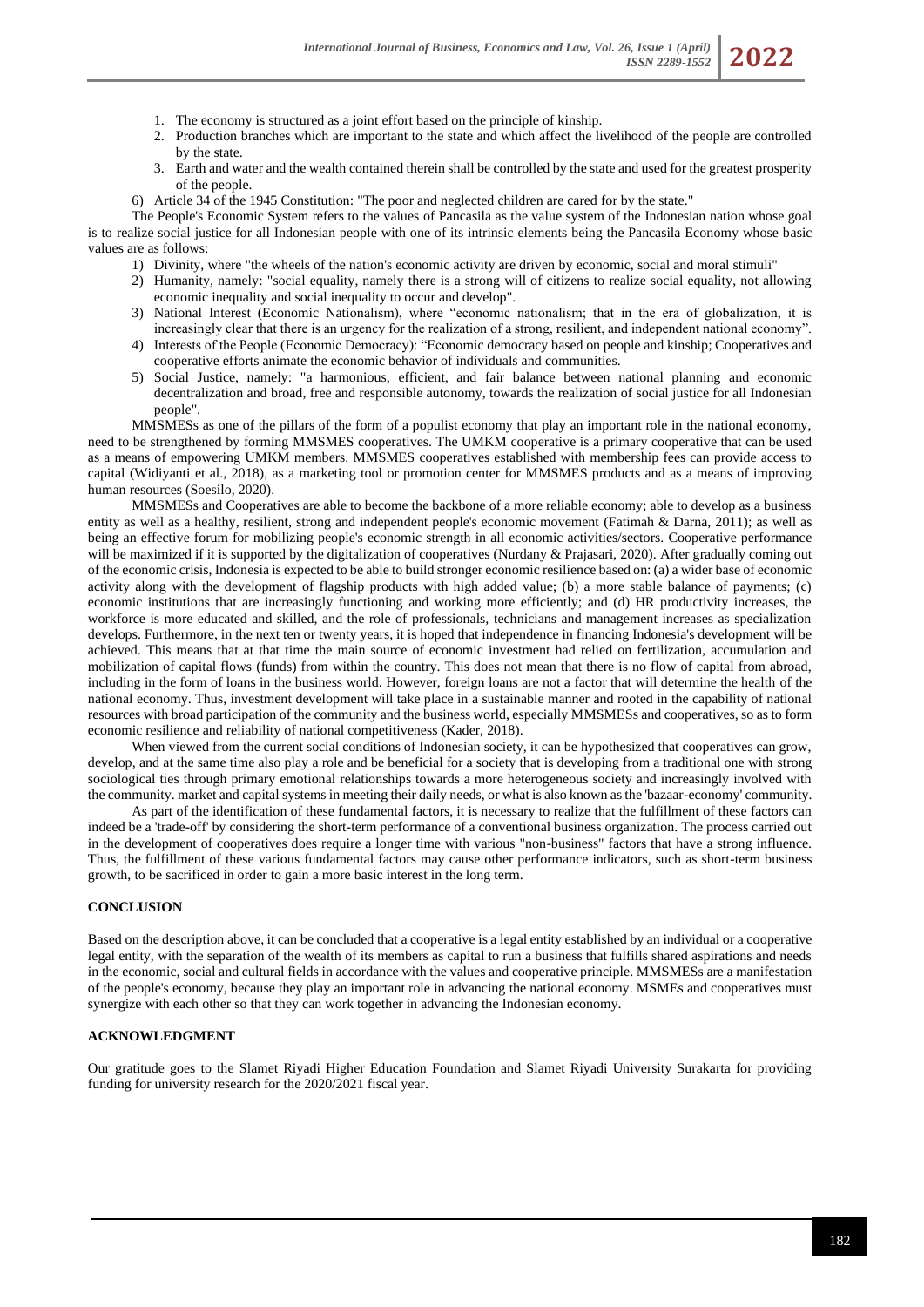#### **REFERENCES**

Adrian, M. A. (2018). Empowerment Strategies of Micro, Small, Medium ENterprises (MSMEs) to Improve Indonesia Export Performance. *International Journal of Economics, Business and Accounting Research (IJEBAR)*, *2*(4).

Ahsan, A., & Nurmaya, E. (2016). Cooperatives in Indonesia: Recent Conditions and Challenges. *Researchgate*.

- Amri, A. (2020). Dampak Covid-19 Terhadap UMKM di Indonesia. *Jurnal Brand*, *2*(1).
- Ananda, A. D., & Susilowati, D. (2019). Pengembangan Usaha Mikro Kecil dan Menengah (UMKM) Berbasis Industri Kreatif di Kota Malang. *Jurnal Ilmu Ekonomi*, *10*(10), 120–142.
- Arifandy, F. P., Norsain, N., & Firmansyah, I. D. (2020). Peran Koperasi dalam Meningkatkan Perekonomian Masyarakat Nelayan : Perspektif Modal Kerja. *Jurnal Akademi Akuntansi*, *3*(1), 118–132.
- Azhari, A., & Kamaruddin, K. (2021). Measurement of Cooperative Productivity Level : in Aceh : the Malmquist Index Approach. *Sosiohumaniora : Jurnal Ilmu-Ilmu Sosial Dan Humaniora*, *23*(1), 48–55.
- Darmawan, A., Razak, A. Z. A. bin A., & Wahab, H. B. A. (2021). Characteristics of Entrepreneurship, Cooperative Principles, Their Influence on The Preformance of Cooperative Management in Banyumas, Central Java, Indonesia. *International Journal of Economics, Business and Accounting Research (IJEBAR)*, *5*(3).
- Fatimah, F., & Darna, D. (2011). Peranan Koperasi Dalam Mendukung Permodalan Usaha Kecil Dan Mikro (UKM). *Jurnal Ekonomi Dan Bisnis*, *10*(2), 127–138.
- Hanafie, H., Nugraha, A., & Huda, M. (2019). Model Pengembangan Koperasi Dalam Upaya Penguatan UMKM di Kota Tasikmalaya. *Universitas Islam Negeri Syarif Hidayatullah Jakarta*.
- Kadeni, K., & Srijani, N. (2020). Peran UMKM (Usaha Mikro Kecil Menengah) dalam Meningkatkan Kesejahteraan Masyarakat. *EQUILIBRIUM*, *8*(2).
- Kader, M. A. (2018). Peran UKM dan Koperasi dalam Mewujudkan Ekonomi Kerakyatan Di Indonesia. *Jurnal Riset Bisnis & Manajemen*, *8*(1).
- Kumaratih, C., & Tulus, S. (2020). Cooperative Law Policy: Historical Study of Cooperative Settings in Indonesia. *Jurnal Hukum Prasada*, *7*(1), 34–44.
- Kusmiati, E., Saepuloh, A., Hanifah, H. S., & Wahyuningsih, W. (2018). Indonesia Cooperative Member Welfare : Determinant Analysis of Business Profit on Indonesian Cooperation. *International Seminar & Conference on Learning Organization*, *6*.
- Kusumastuti, D., & Sutoyo, S. (2019). Management of Small and Medium Scale Industries in Indonesia in Dealing with Global Challenges : PLS-SEM Approach. *Polish Journal of Management Studies*, *19*(1).
- Nurdany, A., & Prajasari, A. C. (2020). Digitalization in Indonesian Cooperatives : Is It Necessary? *Journal of Developing Economies*, *5*(2), 120–131.
- Palanimally, Y. R. (2016). The Growth of Small and Medium Enterprises in Malaysia : A Study on Private Limited Companies in Perak Malaysia. *IOSR Journal of Economics and Finance*, *7*(3), 55–60.
- Papilaya, J., Rijal, M., & Pipilaya, J. O. (2021). Evaluation of Cooperative Development Policies in Maluku Province, Indonesia. *Journal of Southwest Jiaotong University*, *56*(1).
- Puspasari, N. (2019). The Past, The Present and The Future : Formulating A Great Shifting of Indonesia Co-operative. *International Conference on Rural Development and Entrepreneurship*, *5*(1).
- Putra, A. H. (2016). Peran UMKM Dalam Pembangunan Dan Kesejahteraan Masyarakat Kabupaten Blora. *Jurnal Analisa Sosiologi*, *5*(2), 40–52.
- Sarfiah, N. S., Atmaja, H. E., & Verawati, D. M. (2019). UMKM Sebagai Pilar Membangun Ekonomi Bangsa. *Jurnal REP (Riset Ekonomi Pembangunan)*, *4*(2).
- Siregar, A. P. (2019). Dampak Otonomi Daerah dan Pemekaran Wilayah Terhadap Perkembangan Koperasi di Indonesia. *Berkala Ilmiah Agribisnis*, *8*(1).
- Soesilo, N. I. (2020). Government of Indonesia's Battling Strategy to Cope With Pseudo-Cooperatives. *Signifikan : Jurnal Ilmu Ekonomi*, *9*(2), 219–240.
- Soetriono, S., Soejono, D., Zahrosa, D. B., Maharani, A. D., & Hanafie, S. R. (2019). Strategy and Policy for Strengthening the Agricultural Cooperative Business in East Java, Indonesia. *Journal of Socioeconomics and Development*, *2*(1), 12–22.
- Sugiyanto, S., R, A. P., & Kartolo, R. (2019). Potensi Kekayaan Intektual pada Pemberdayaan UMKM dan Koperasi Kota Tangerang Selatan. *Prosiding Seminar Nasional Humanis*.
- Suratno, S., Denmar, D., & Narmaditya, B. S. (2021). The Readiness of Village Unit Cooperative in Facing Economic Competition and Globalization. *Jurnal Pendidikan Ekonomi (JUPE)*, *9*(3).
- Ukkas, I. (2017). Strategi dan Upaya Pengembangan Usaha Mikro Kecil Menengah (UMKM). *Berkemajuan : Jurnal Pengabdian Kepada Masyarakat*, *1*(1).
- Widiyanti, E., Pudjihardjo, P., & Saputra, P. M. A. (2018). Tackling Poverty through Women Empowerment : The Role of Social Capital in Indonesian Women's Cooperative. *Jurnal Ekonomi Dan Studi Pembangunan*, *10*(1).
- Yanah, Y., Nakhwatunnisa, H., & Sukarno, T. A. (2018). Strategy to Increase The Competitiveness of MSMES's Entreprises. *Jurnal Ekonomi Dan Kebijakan*, *11*(1), 140–152.